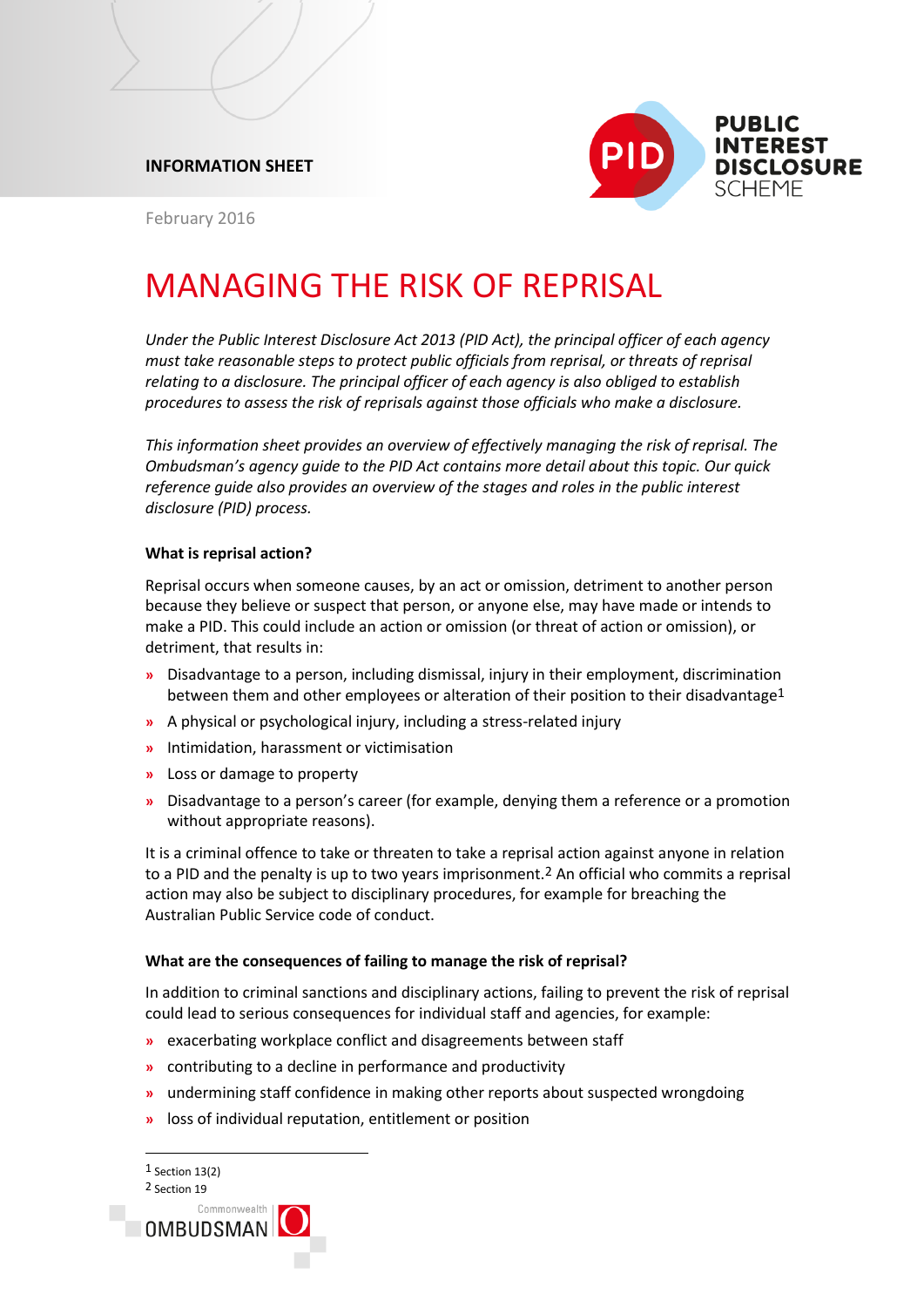- **»** low morale and high rates of absenteeism in a work group
- **»** increased stress and anxiety and a decline in staff mental health
- **»** possible breach of duty of care obligations under the *Work Health and Safety Act 2011*  and related legal action
- **»** a claim for compensation if reasonable steps are not taken to avoid a reprisal or the threat of reprisal and this results in loss, damage or injury.3

## **What legal remedies are available for those who suffer reprisal?**

A person subject to reprisal can pursue legal action against the person committing reprisal action. They can also take action against the agency they belong to if that agency fails to take reasonable steps to protect them from detriment. The court may order a range of remedies, including injunctions, reinstatement, an apology and compensation.4

## **What are an agency's obligations?**

#### *Develop procedures*

Agencies must develop policy and procedures for assessing the risk of reprisal action against disclosers and others suspected of making PIDs.5 An agency's procedures should:

- **»** enable proactive, accurate and objective assessment of reprisal risk to determine suitable strategies for controlling the risks and protecting and supporting staff
- **»** clearly identify who has key responsibility throughout the risk management process
- **»** contemplate and enable action to be taken to address reprisal and workplace conflict (where necessary)
- **»** nominate a position or person who is responsible for deciding whether and when to refer cases of serious reprisal to the Australian Federal Police, or to the relevant state or territory police. 6

In developing procedures, agencies should look to its existing risk management framework and the Commonwealth Risk Management Policy<sup>7</sup> for guidance.

#### *Support the discloser*

Disclosers should be provided with appropriate personal and organisational support, and advised early in the process about the available support. The discloser should also be consulted about their support needs. Consideration should be given to appointing a support person who can listen and provide counselling, and where appropriate, accompany that person to interviews and meetings related to the investigation. Support persons must adhere to the confidentiality requirements under the PID Act.

<sup>3</sup> Section 14(2)

<sup>4</sup> Additionally, disclosers have immunity from civil, criminal and administrative liability (including disciplinary action), and no contractual or other remedy may be enforced against them, in relation to them making a PID (s 10).

<sup>5</sup> Under s 13, reprisal protections extend to any person who makes a disclosure, and also to those who are suspected of making a disclosure. Section 59(1)(a) requires that principal officers put in place procedures for assessing the risk of reprisal towards those who make disclosures.

<sup>6</sup> For guidance, visit the Australian Federal Police websit[e http://www.afp.gov.au/what-we-do/referrals.](http://www.afp.gov.au/what-we-do/referrals)

<sup>7</sup> For guidance visit the Comcover website http://www.finance.gov.au/comcover/risk-management/.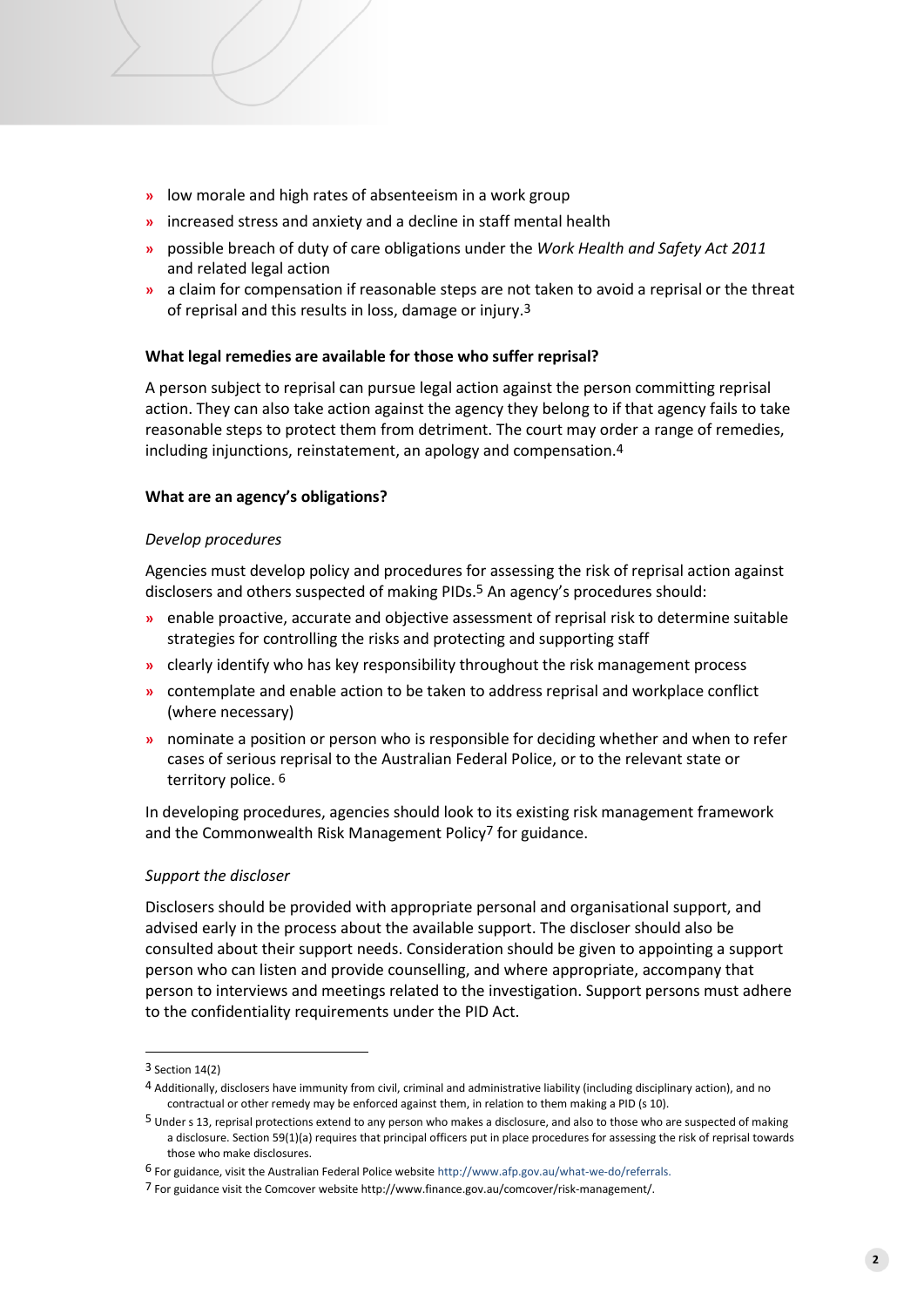# *Maintain confidentiality*

Agencies must ensure confidentiality is maintained as far as practically possible in the handling of PIDs.<sup>8</sup> Failure to maintain confidentiality makes it difficult to protect the identity of the discloser (and others who are involved in a PID investigation), and prevent or contain reprisals and workplace conflict.

# *Take action*

Reasonable action must be taken to protect public officials who belong to that agency from detriment or the threat of detriment relating to PIDs.9 Every allegation of threatened or actual reprisal must be taken seriously, recorded and responded to. Failure to act can lead to serious consequences, and may be seen as tacit acceptance of any poor treatment.

In some cases, where there is a serious risk of reprisal action, it may be appropriate to adjust the working and supervision arrangements to protect the discloser or other persons who are at risk of reprisal action. It should not be automatically assumed that the discloser should be the one who is moved. Agencies should carefully consider a range of options and choose the best way of managing the circumstances and the risk.

# **Who is responsible?**

An agency's procedures should clearly identify responsibilities for particular parts of the risk management process. Where possible, agencies should ensure that those officers with responsibilities throughout the process have the requisite skills and experience for the task at hand.

The role of conducting the risk assessment may belong to a single person or be split between a number of people. For example, the authorised officer may have a role in conducting an initial assessment based upon a list of risk factors, and another officer may be charged with responsibility for review or more comprehensive risk analysis.

Although a key stakeholder in the risk assessment process, the officer investigating the PID may not be the most suitable officer to conduct the risk assessment. The investigator will, however, be able to provide useful information about the risk environment over the course of the investigation.

All those involved in handling a PID, and who are aware of the discloser's identity, need to monitor the work environment for signs of detriment, and if necessary, take early corrective action. Supervisors and managers can play a key role in managing the risk of reprisal. So can anyone else to whom the discloser has agreed to reveal their identity, or who has information about the PID for the purpose of exercising a power or function under the PID Act.

#### **When should a reprisal risk assessment be commenced?**

A risk assessment should be conducted as soon as possible after a potential PID is received by an authorised officer, or after a PID allocation is received from another agency (including the Ombudsman). Conducting an early assessment provides the agency the best chance of

<sup>8</sup> Section 59(1)(b)

<sup>9</sup> Section 59(3)(a) requires that the principal officer take reasonable steps to protect disclosers from detriment or the threat of detriment.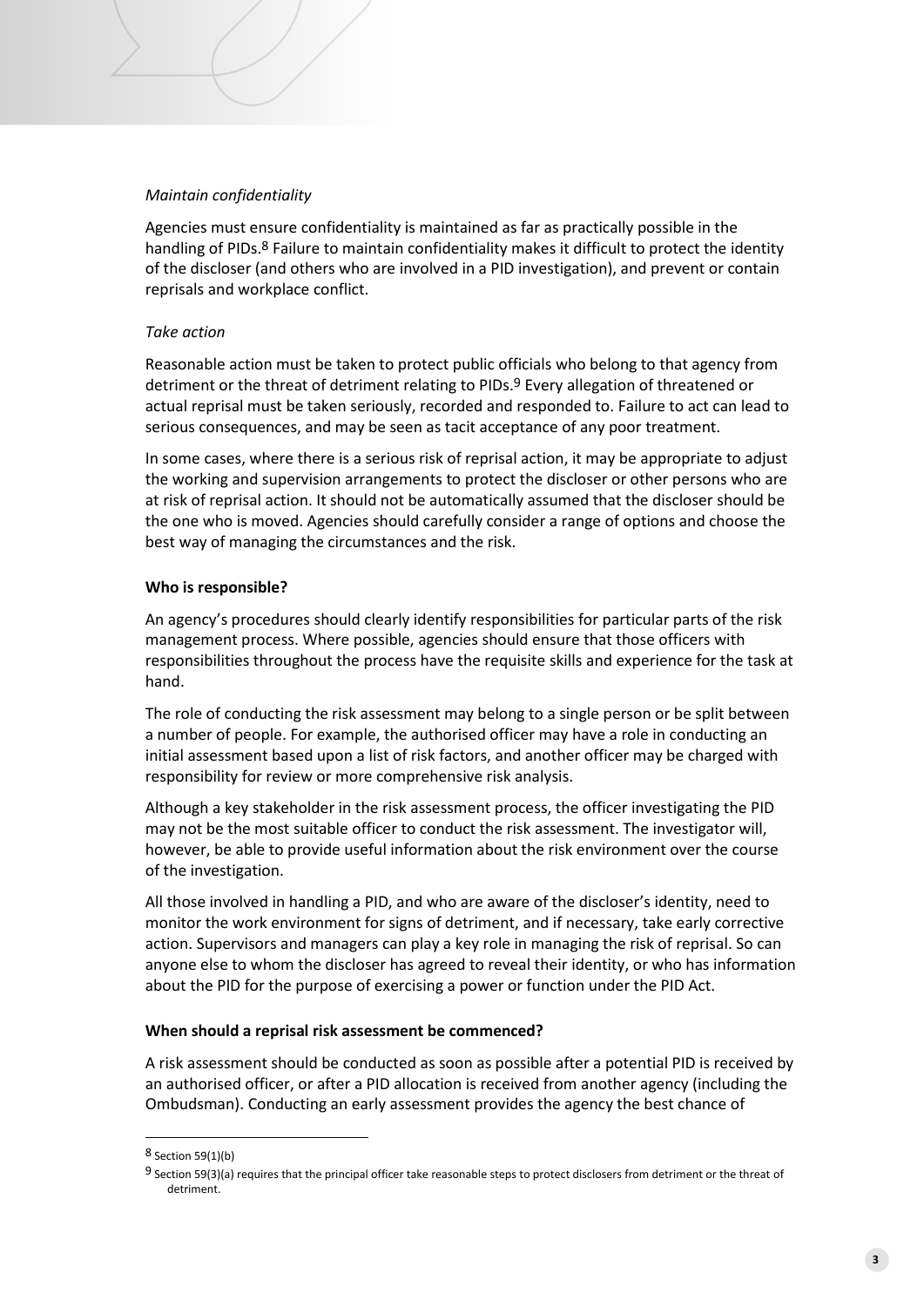recognising reprisals and workplace conflict, and taking appropriate and proactive action before the situation escalates.

Reprisal risk must be assessed in all cases however the way in which a risk assessment is conducted may vary depending on the circumstances. The risk assessment may be a short, early process based upon an assessment of risk factors, through to a more detailed and involved assessment, where inquiries need to be made. Disclosing PID information in this context, and for the purpose of the PID Act, is allowable.

Even in the case of anonymous disclosures, there is a need to conduct a risk assessment. The risk assessment should consider whether the identity of the discloser can be readily ascertained or would likely be ascertained in the course of an investigation. The risk assessment can also focus on whether others may be assumed to be disclosers and therefore be subjected to reprisal.

## **Conducting a reprisal risk assessment – what is involved?**

It is open to an agency to use its own process for assessing risks, however the following is suggested as a possible framework.10

#### *Identifying the risks*

l

The risk factors relating to a particular disclosure should be identified, taking into account the individual and organisational circumstances. An example of the types of indicators of higher risk of reprisal or workplace conflict is included at **Table 1**.

Early and open communication with the discloser is critical. The discloser should be asked who they have told about their disclosure and how they think those involved might respond. Consideration should be given to the motivation and ability of persons to cause detriment to the discloser or others suspected of making PIDs. Could those persons commit a reprisal and get away with it? What opportunity or power do they have over the discloser or suspected disclosers?

The officer conducting the risk assessment should explain why these questions are being asked. It is important that the officer seeks to understand any fears the discloser holds so that the agency can make an informed assessment of risk, and take reasonable action to protect them from detriment.

Sensitivity needs to be applied in talking about the risks with the discloser. The officer conducting the risk assessment should be alert to the possibility that the discloser may feel that the discussion of reprisal risk is intended to discourage them from proceeding with their disclosure.

A lack of evidence is one of the most common reasons why complaints about reprisal are not substantiated. Records should be kept of any allegations of reprisal or threatened reprisal, and if made orally, ensure a written version is made and agreed by the person providing the information. If that person has made their own notes, or has any other relevant evidence, a copy should be obtained as well.

 $10$  Based on the model developed by the NSW Ombudsman, Managing risk of reprisals and conflict, Public Interest Disclosure Guideline C4, available at www.ombo.nsw.gov.au.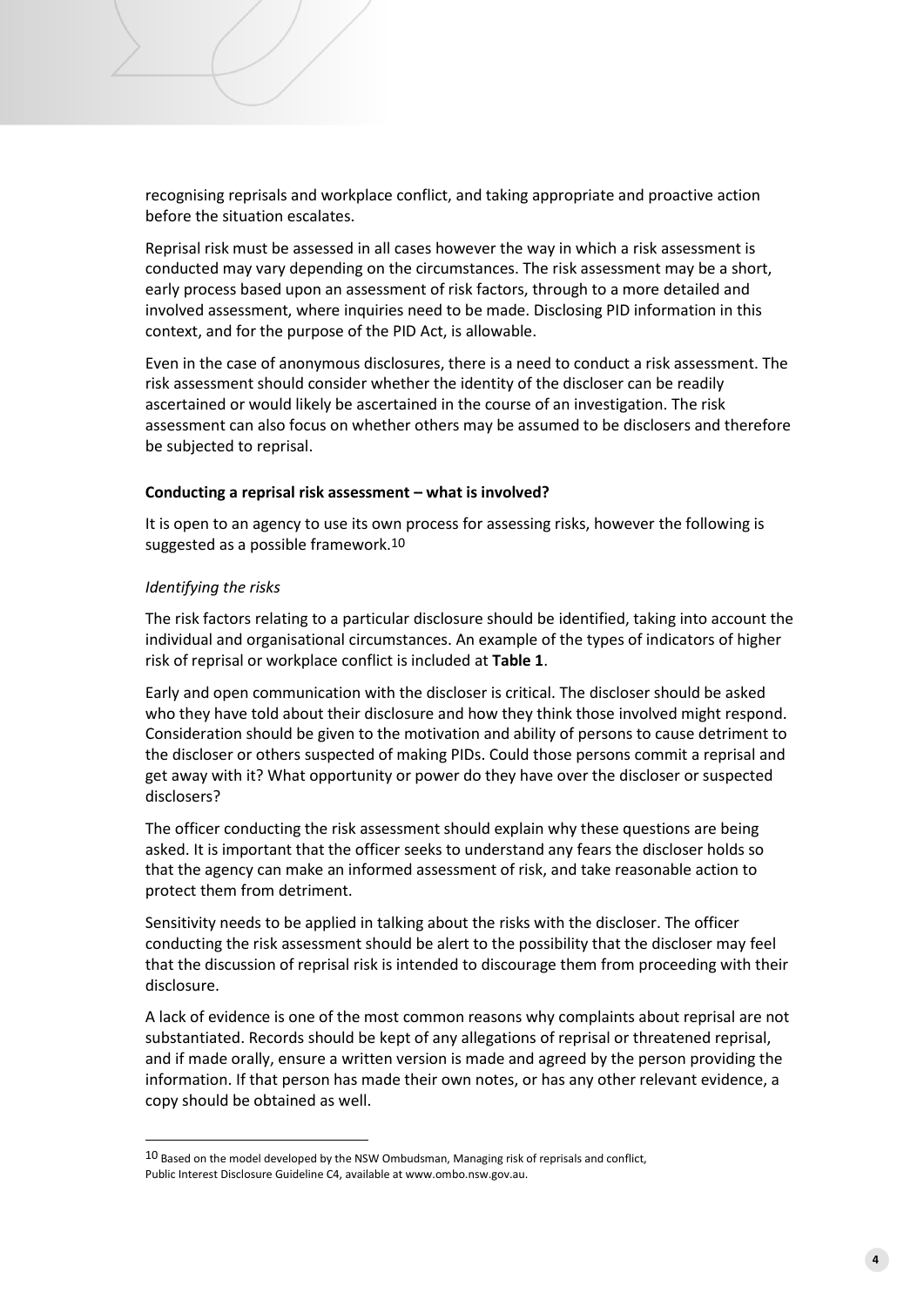## *Assessing and analysing the risks*

The officer conducting the risk assessment should consider the likelihood and consequence of reprisal or related workplace conflict occurring. For example the likelihood of a risk may be high where:

- **»** threats have been made
- **»** there is already conflict in the workplace
- **»** the discloser's identity would be obvious because of the nature of the disclosure.

In considering consequence, itis important to consider the discloser's immediate and long term wellbeing as well as any cost to the agency.

## *Controlling the risks*

For risks assessed as sufficiently high, agencies must plan to prevent and contain reprisals and related workplace conflicts. Any decision affecting the discloser should be made in consultation with them and should be reasonable and appropriate in all of the circumstances.

If it has been determined that a discloser will require support, the agency should develop a strategy for providing an appropriate level of support, such as appointing a support person.

Where the discloser's identity is known or likely to become known, steps should be taken to head off potential issues. This could include reiterating the agency's commitment to the PID scheme; reminding staff that taking or threatening a reprisal is a criminal offence; and would also warrant disciplinary action.

If the situation is serious enough, protecting the discloser may require significant action such as a transfer, relocation, a leave of absence, physical protection or an injunction. The response to an allegation of reprisal should be commensurate with its seriousness, taking into account all of the circumstances.

If an allegation of reprisal is found to be substantiated through an internal investigation, the officer concerned may be subject to disciplinary action under the agency's code of conduct procedures or reported to police.

Where the allegations are of such a serious nature, that the conduct could constitute a criminal offence (noting that reprisal under the PID Act is a criminal offence), consideration should be given to reporting the matter to the police. If this is the case, caution should be applied in making preliminary enquiries or gathering information so as to not compromise the integrity of any evidence that might later be relied upon in a criminal prosecution.

#### *Monitoring and reviewing the risk management process*

Problems in the workplace can arise at any point after a disclosure has been made, including during an investigation. The risk assessment should be monitored and reviewed as necessary, including by checking with the discloser to see if reprisals have occurred or been threatened.

The agency should be proactive in reviewing and updating the risk assessment as an investigation progresses. For example, where witnesses or others are interviewed, workplace tension can result with some staff reacting positively and others negatively. Similarly, when the discloser is provided with a report about the investigation, no matter what the outcome, they may feel more vulnerable. Even after the investigation is completed, the discloser may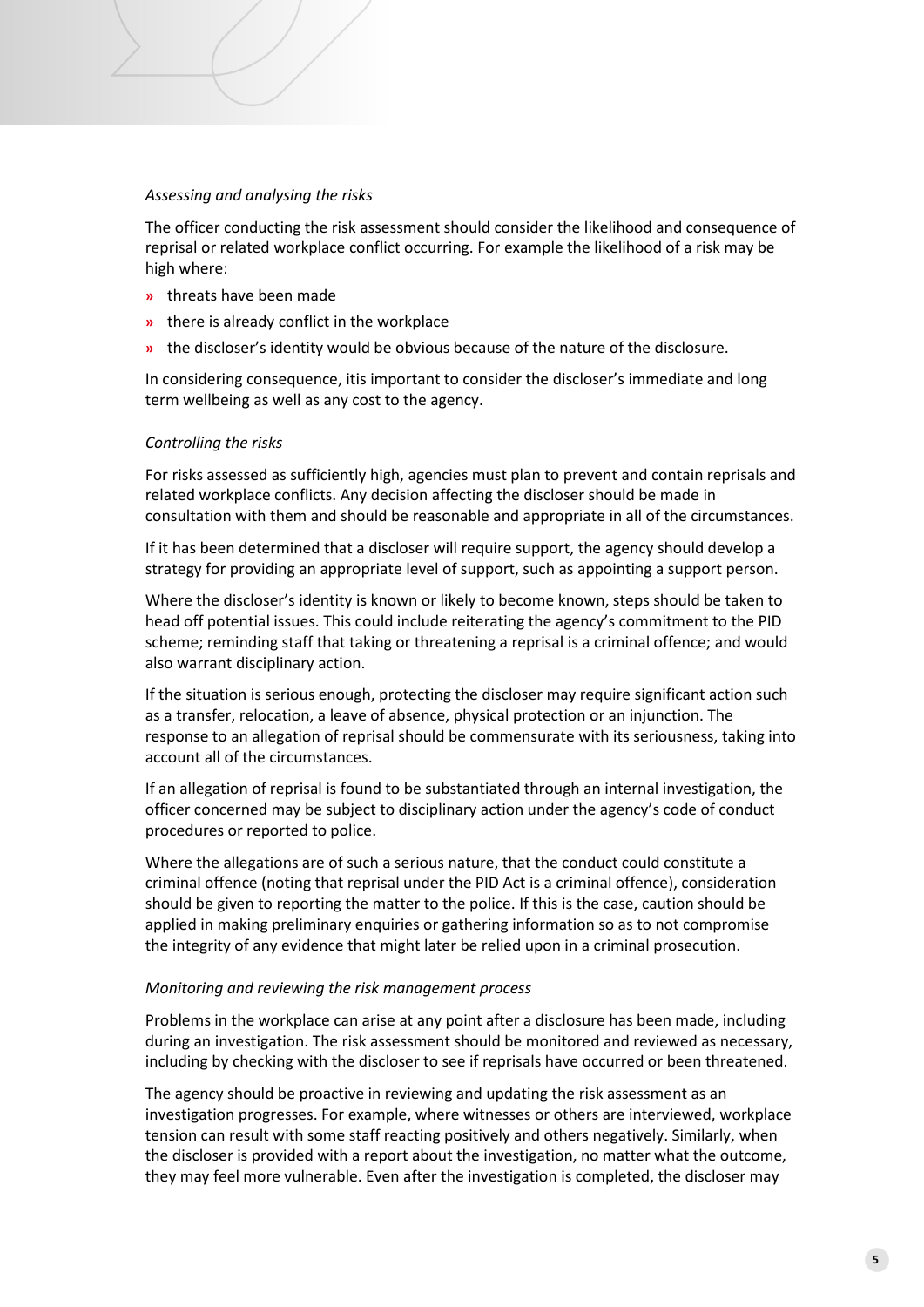be at increased risk of reprisal when action is taken to address the findings of the investigation.

# **What is not reprisal action?**

Reasonable administrative action taken to protect a discloser from detriment is not a reprisal.11

In addition, managers and supervisors are not prevented from taking legitimate disciplinary or management action to address unsatisfactory performance in the workplace. If action is taken against the discloser the manager should keep appropriate documentation to demonstrate that this action:

- **»** was taken for a legitimate reason
- **»** was based on sufficient grounds for the action
- **»** was reasonable and proportionate
- **»** was not being taken because the discloser made a PID
- **»** complied with the agency's performance management policies.

In addition, any action taken against a discloser that is a reasonable and proportionate response to their own wrongdoing<sup>12</sup> or improper conduct will not constitute reprisal.<sup>13</sup>

# **What records should be kept?**

In addition to documenting any legitimate disciplinary or management action to address a discloser's performance, as discussed above, agencies should ensure they maintain records of:

- **»** any allegations of reprisal or threatened reprisal
- **»** the risk assessment process consultation (including with the discloser), considerations, findings, recommendations and any revisions
- **»** actions taken to address reprisal or reprisal risk.

<sup>11</sup> Section 13(3)

<sup>12</sup> Section 12

<sup>13</sup> The agency may, however, take into account the discloser's admission as a mitigating factor when considering disciplinary action against them. This is a matter for the agency's discretion.